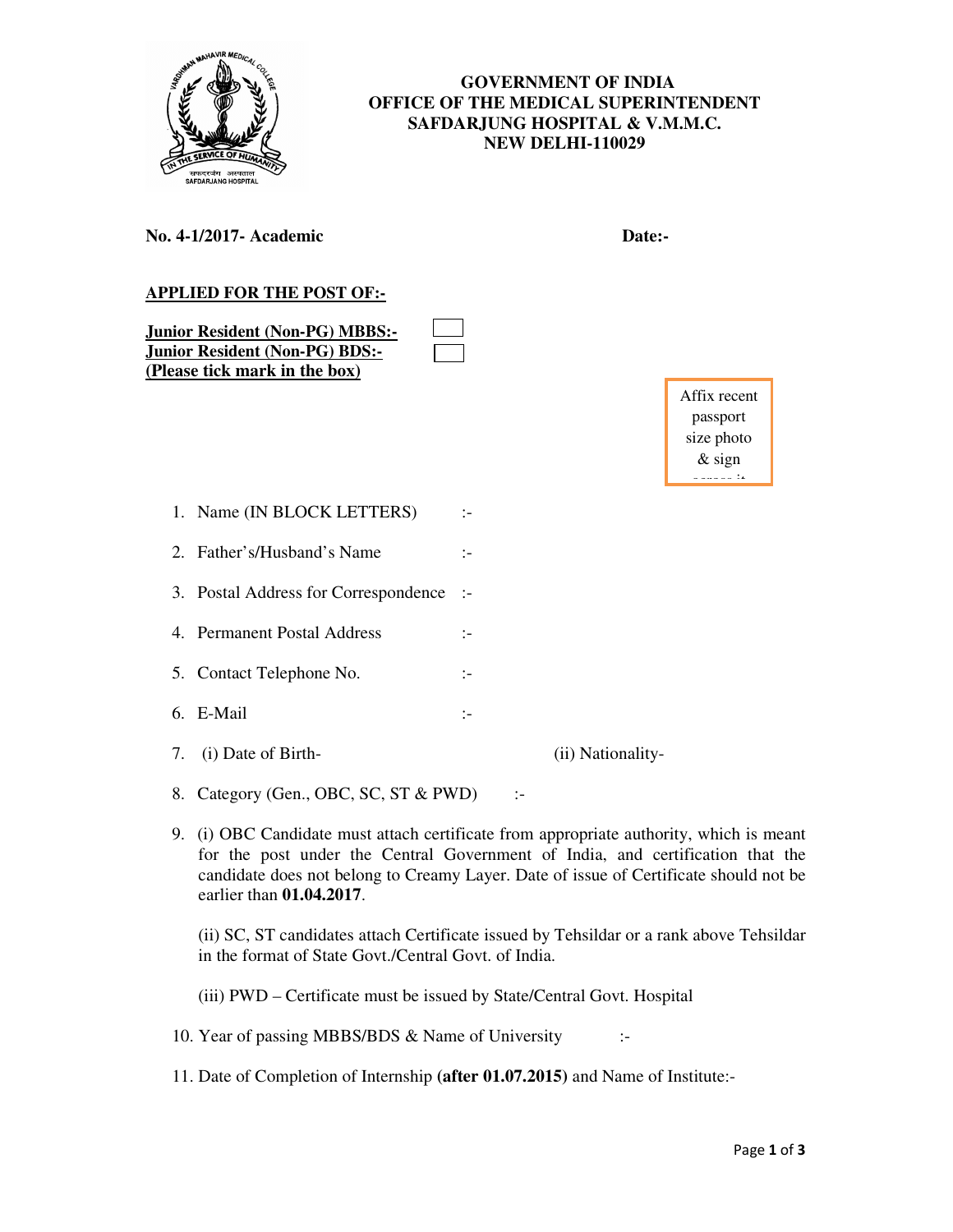- 12. Permanent DMC for MBBS and DDC & STATE COUNCIL for BDS Registration No. & Place :-(Provisional certificate & Receipt will not be considered)
- 13. Payment Receipt No. (To be Attached with application) :- (Candidate Must be write your name & father's/husband's name on the back of Payment Receipt)
- 14. Junior Residency (House Job) done previously, If so, period and name of Institution :- *Mandatory*

## 15. UNDERTAKING:

 I solemnly verify and declare that the above mentioned statements made by me are correct to the best of my knowledge and belief. In the event of any information found incorrect my candidature shall stand cancelled and the authorities of VMMC and Safdarjung Hospital may take necessary action against me.

I also declare that I have not completed ONE YEAR of JR (Non-PG) MBBS & SIX MONTHS JR (Non-PG) BDS in any other government hospital.

16. Check list (Please tick in the box given below as proof of enclosures).

| Permanent<br>Registration<br>Certificate | Internship<br>Completion  <br>Certificate | Caste<br>Certificate | Payment<br>Receipt | Admit Card | All Educational<br><b>Certificates Attested</b><br>by Self |
|------------------------------------------|-------------------------------------------|----------------------|--------------------|------------|------------------------------------------------------------|
|                                          |                                           |                      |                    |            |                                                            |

Signature of Applicant